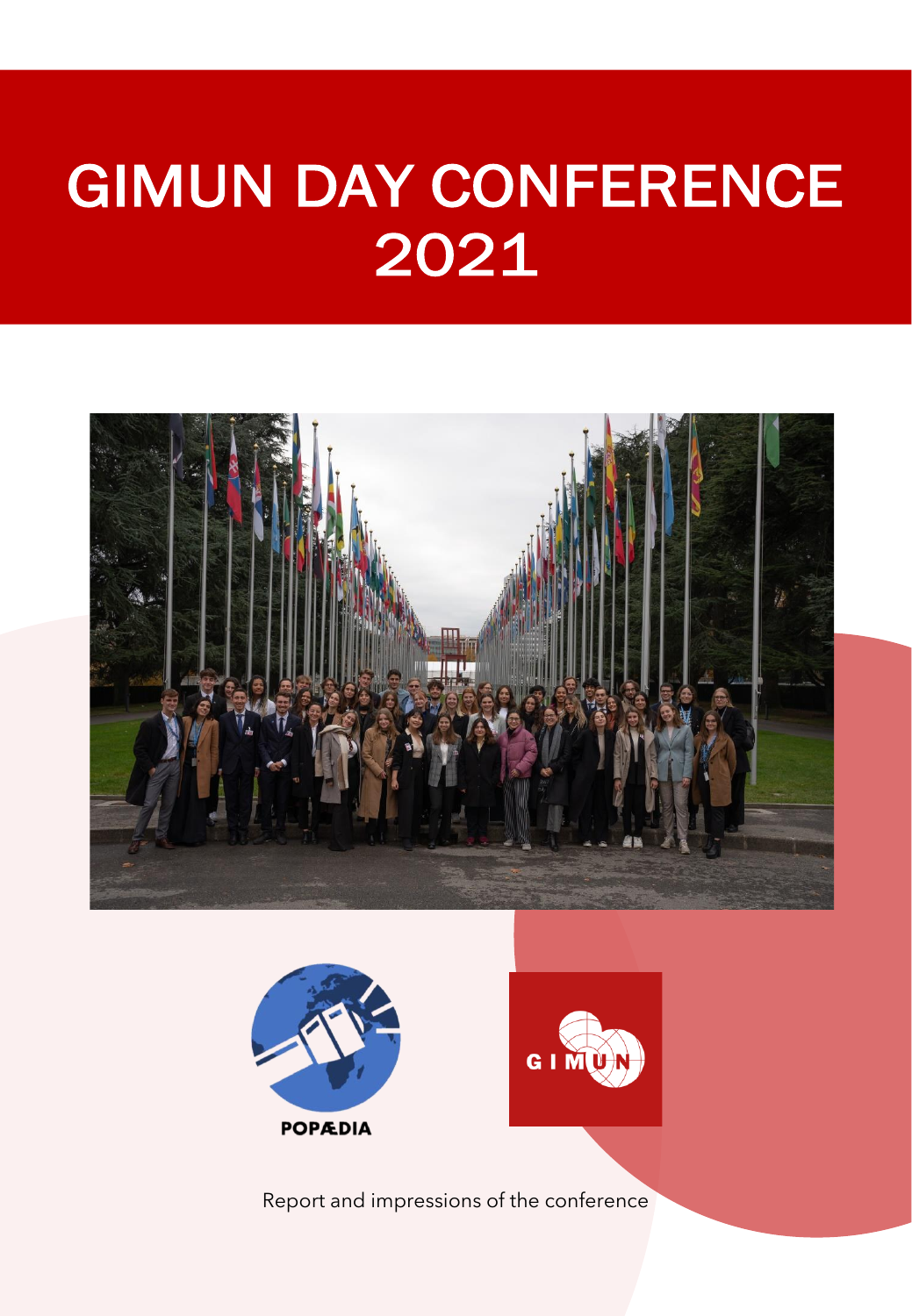#### SUMMARY OF THE DISCUSSION

What happens when you combine three humanitarians in a room full of young students tired of bearing the dreadful consequences of global warming? Actually, you leave with a new restored hope for the future. This year, GIMUN had the pleasure of holding a Day Conference at the United Nations. The conference started with insightful discussions about experiences and thoughts on the current state of affairs regarding the climate crisis held by three humanitarian Guest Speakers: Lars Peter Nissen, Nishanie Jayamaha and Amir Khouzam.

Mr Nissen, visiting professor at the University of Copenhagen and director of ACAPS since 2009, shared four central points which he believes are crucial to move forward in the right direction. The first step is to transform individual challenges and unite beyond nations. Secondly, we must fix the unequal concentration of power and how it affects vulnerable nations. Thirdly, innovation is key in tackling the climate crisis as new technology is important in cutting down gas emissions. Lastly, governments must be renewed in order to tackle issues on a more local scale.

Ms Jayamaha is a Humanitarian Affairs Specialist and has a lot of experience coordinating humanitarian mechanisms and programs. For her, it's important that we remember that vulnerable people also have power. Human beings globally know how to adapt and take action and will continue to do so, as power doesn't only lie within governments. People at a local level take action regardless of inaction of the state and we must focus more on supporting communities on the ground. We must include these people in the decision making process and our learning. As individuals, we should also pay attention to our acts on a day to day basis.

Our third guest was ICRC Policy Adviser Mr Khouzam, who has experience at the intersection of humanitarian action, peacebuilding and diplomacy. He reminded us that climate change is already creating humanitarian needs. Fragile countries are already in stress and dealing with broken infrastructures. These countries lack a resilience capacity to deal with the crisis and lack resources to fight against the effects of global warming. Over half of the 25 countries the most severely hit are already affected by war. Humanitarian actions need to be accompanied by strong political powers and loud voices. We must focus on how we can help and what different responses are possible.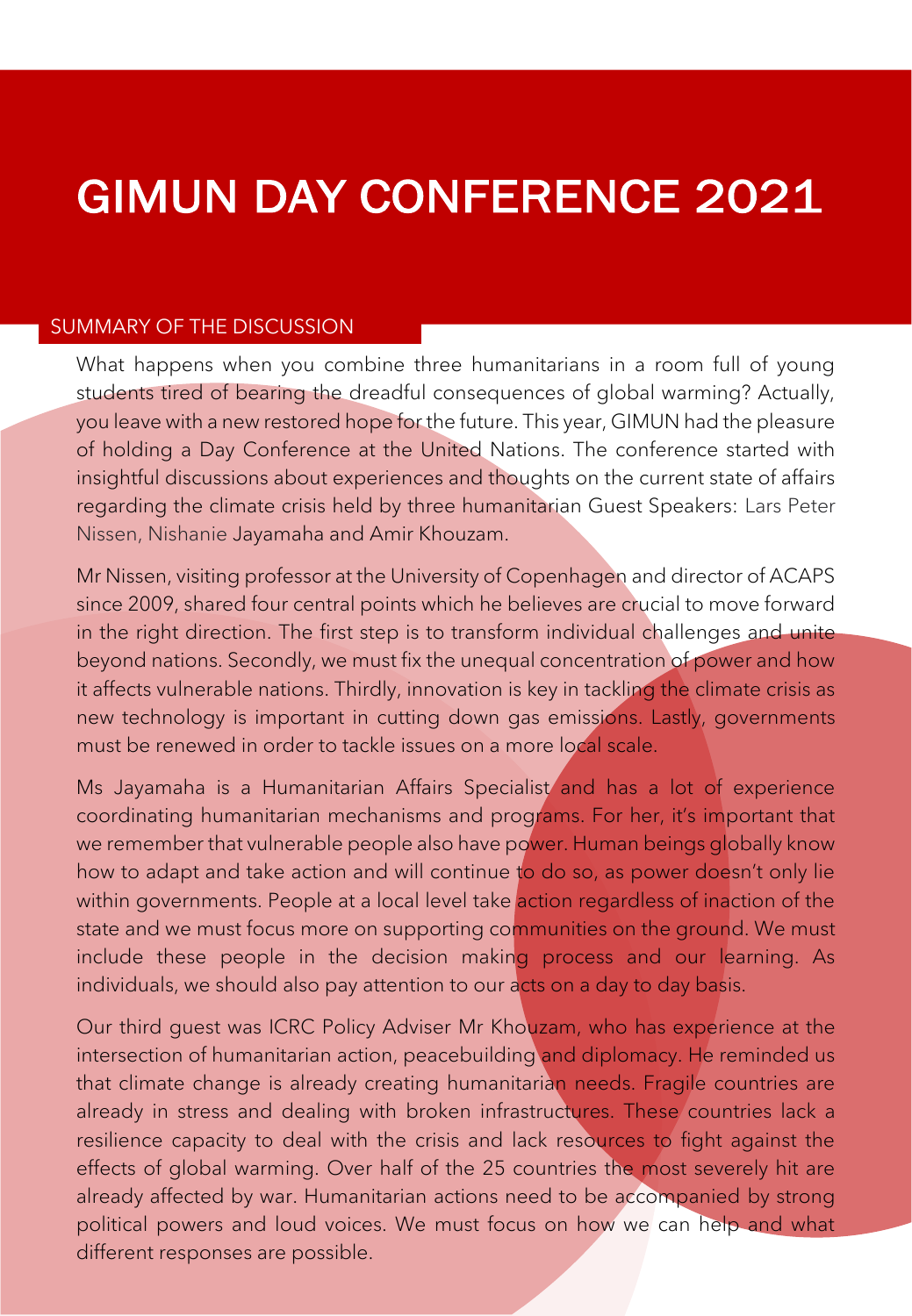#### **INTERVIEWS**

### Did you have any expectations for this Conference Day?

*"I was mostly really excited to see what it's like to be in the UN, it's the first time being here for me and it's a whole new dimension."*

### What stood out the most from the Guest Speaker's discussion for you?



Aline Leutwiler, Delegate of Republic of Kiribati

#### This is your first time participating at an event with GIMUN, how has your experience been so far?

*"I'm enjoying it quite a lot. It's very new for me and I like how you get to see all the sides of the debate, discuss and hear other opinions. I haven't grasped all the rules yet but it's coming along quite well. I have a friend here who's helping me so that's great. I'm enjoying it and I might sign up for the Delegation next year."*

Siobann, co-delegate of Russia had her very first experience in a Debate at the United Nations.





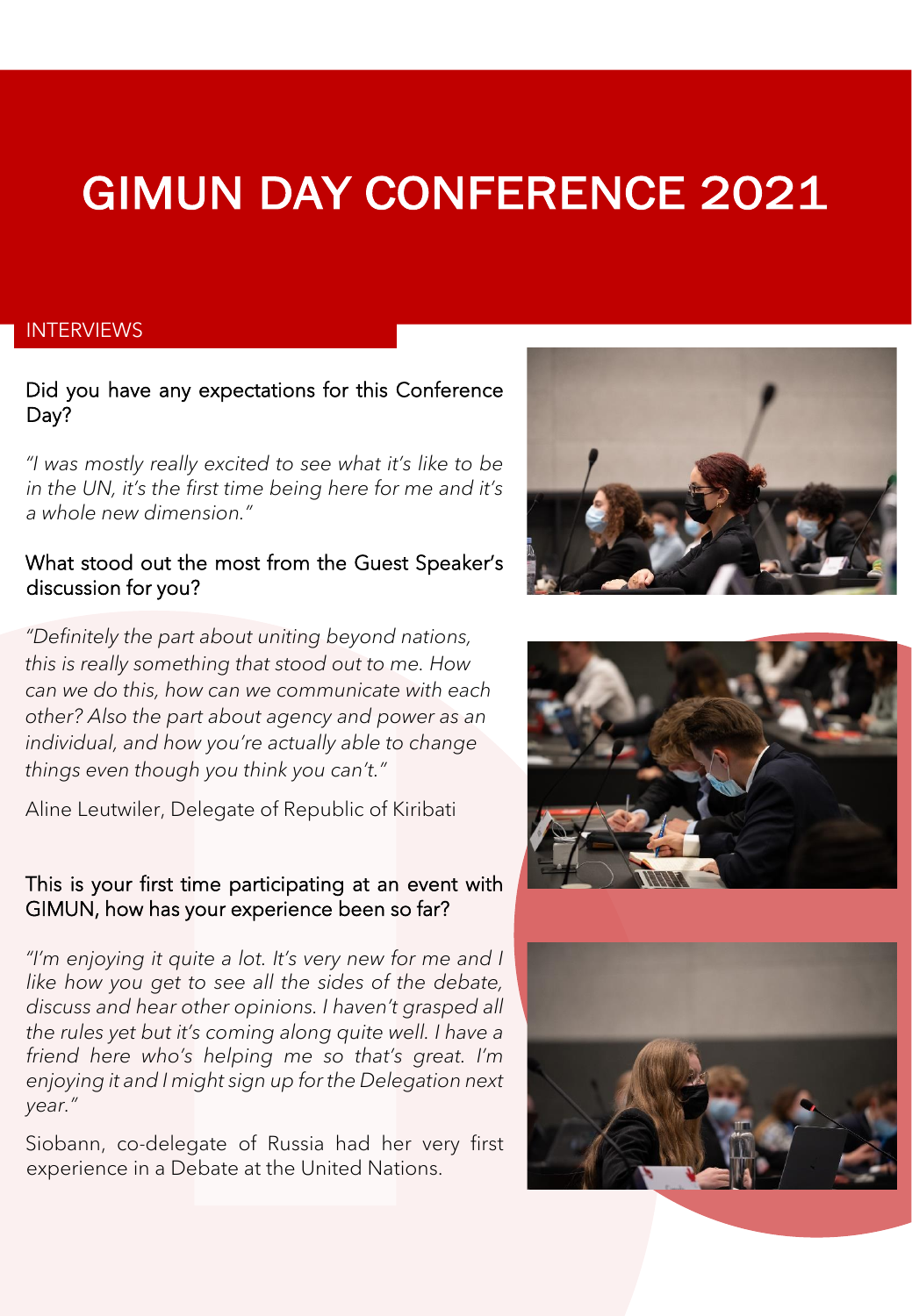

Would you agree that our generation of young people in general feels more pressure to fix global warming related issues compared to previous generations?



*"Yes, I think so. Something that struck me is that when you talk to older people in general, or at least in my case since I was a child my parents have told me that I was going to have big problems when I grow up to which I replied, that was their fault! Seeing as not all the guilt is pushed on us and that we're actually all suffering from it and we all have the same problem, their generation might not see direct consequences from climate change but they still want to help create a better future for their children and future generations."*

Questions to Secretary General and experienced member of the Chair, Darius Harnisch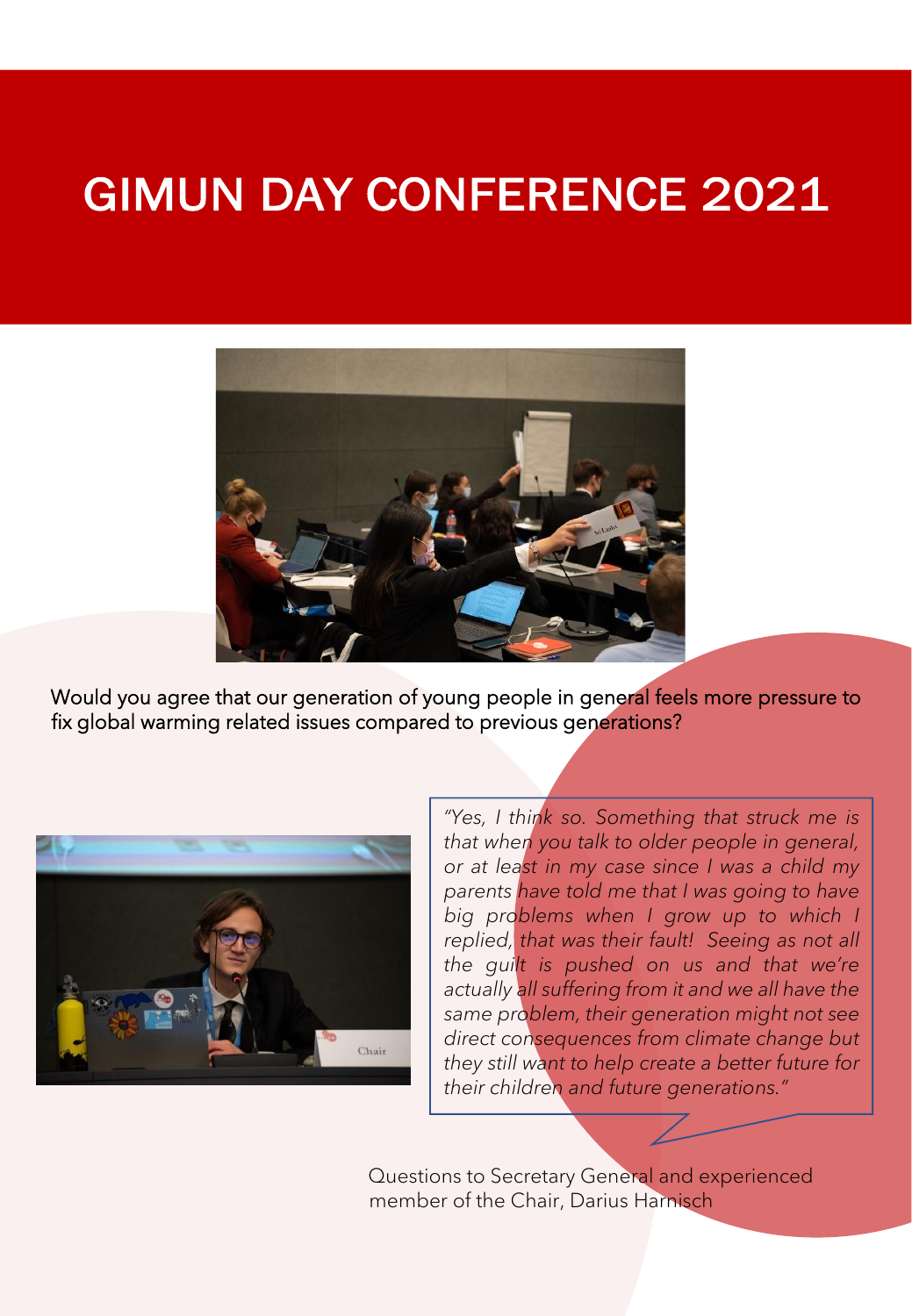### Was there anything particular during the Guest Speaker's presentation about climate change that surprised or inspired you?

*"It was inspiring that they also included us as part of the solution, the ones who have the most power. Especially Mr. Nissen, who spoke specifically about how our generation has immense power with social media and also Ms. Jayamaha who spoke about advocacy and what we can do to combat frustration and hopelessness. It was good to know they're also in the same situation as us and are trying their best to do what they can in their position."*

Darius Harnisch

I noticed that you were very passionate during your opening speech. Is it easy for you to represent this country given the difficult circumstances it's in regarding climate change?

> *"Yes, the country is very impacted by climate change and is almost underwater, so there's a sense of urgency for them."*

Aline Leutwiler, Delegate of Republic of Kiribati, who presented a very passionate and impactful opening speech on the imminent dangers that the country was facing due to global warming.

> *"I've never represented South Korea before but it's always great learning about a new country and the ins and outs of their policies on a specific topic, so discovering South Korea's way of mitigating climate change effects and whether or not they accept climate refugees, (which they don't by the way) it's interesting to argue for them and has been a fun experience."*

Delegate of South Korea, Erin Hayes, who was recognised by the Chair as the best Delegate of the debate